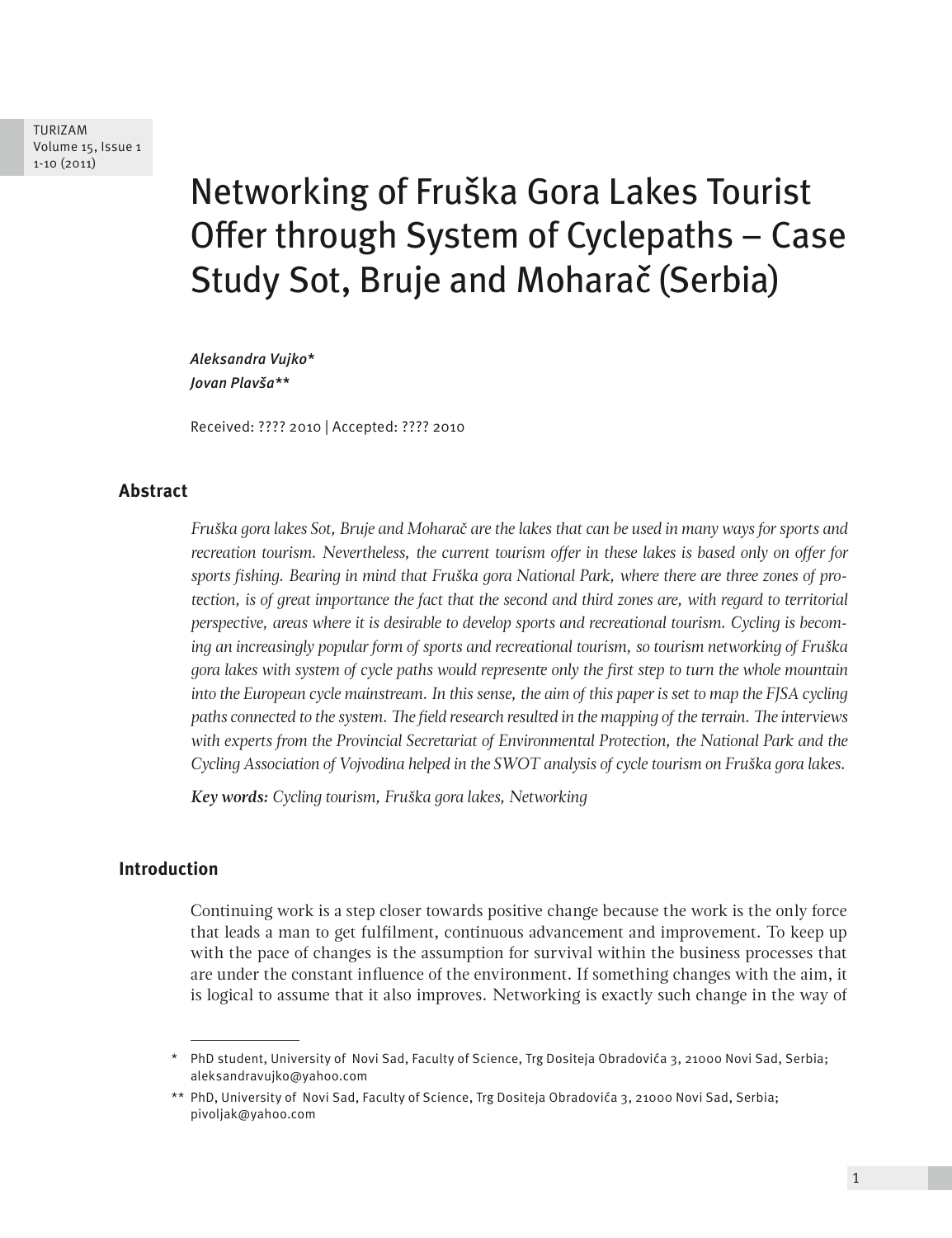previous work in our society, a change that the main objective is continuous improvement of business processes by raising the level of attraction of the whole system. This, however, is not an easy job, especially in the areas where still dwells one kind of dominance that is reflected in the presentation of resources to only one aspect of tourism: Fruška gora lakes where only organized fishing is possible (Vujko, 2008).

Networking of the area with the system of cycle paths would bring several benefits and changes. First of all, it would become the development link of the lake not only as a fishing shaft, but also as a resource for many other forms of sports and recreational activities (swimming tourism, visits to places of interest within the course and therefore direct the development of cultural, event, wine, and other forms of tourism (Plavša, 2007)).

Expansion of supply would affect the arrangement of space for relaxation purposes and provision of sanitary and catering services that would enable the opening of many jobs and yield benefits for the local population (Barnett, 2004). The expected benefits of such a system of cycle paths would be the utilisation of these paths for other, complementary forms of tourism (hiking, horseback riding, carriage rides). The development of an area for sport and recreation tourism depends on its natural-geographic predispositions to develop certain activities and also the affinity, health and physical condition of tourists (Plavša, Romelić, Vuksanović, 2009); therefore, the importance of networking is obvious for not only the localities but also for the activities coordinated there. Furthermore, the networking would imply continuous development of the whole area (particularly the connections with the Republic of Croatia and the continuation of cycle paths  $F<sub>1</sub>$ SA<sup>1</sup> of cycle paths in Vukovar-Srem county and Osijek-Baranja county), and connecting to a network of cycle paths (Croatia, Slovenia, Hungary, Austria), would result in European cycling transversal that would create other tourist products.

In this sense, the aim of the research is the proposal of cycle paths connected to the system that would be used as a basis for setting appropriate SWOT analysis of cycle tourism around the Fruška gora lakes, obtained by examining current opinion of decision makers in tourism in this area. The purpose of this paper is that the observed connectivity of the lake system with cycle paths and raising the attractiveness of the entire area are utilised for production of specific innovative projects (Cutumisu, Cottrel, 2004) that would develop the system of internal and cross-border partnerships that would contribute to sustainable development, encouraging entrepreneurship and growing number of users in cycle tourism of Fruška gora mountain.

#### **Research Methodology**

The research was a combination of quantitative methods (statistics and web analysis) and qualitative methods (interviews, discussion and written documents). Bibliographic speculative was used in the phase of defining the theoretical framework, and descriptive method for data processing and results interpretation. The proposal of cycle paths given on the map was the result of field research (cycling on the potential cycle path FJSA by one of the authors (Aleksandra Vujko), aimed at examining the feasibility of cycle paths and resulted in terrain mapping). The maps were drawn by internet software Google map. In order to obtain the

<sup>1</sup> FJSA-abbreviation of *Fruška Gora lake cycling path* and the letter A stands for the name of *Aleksandra Vujko*, who first used this formulation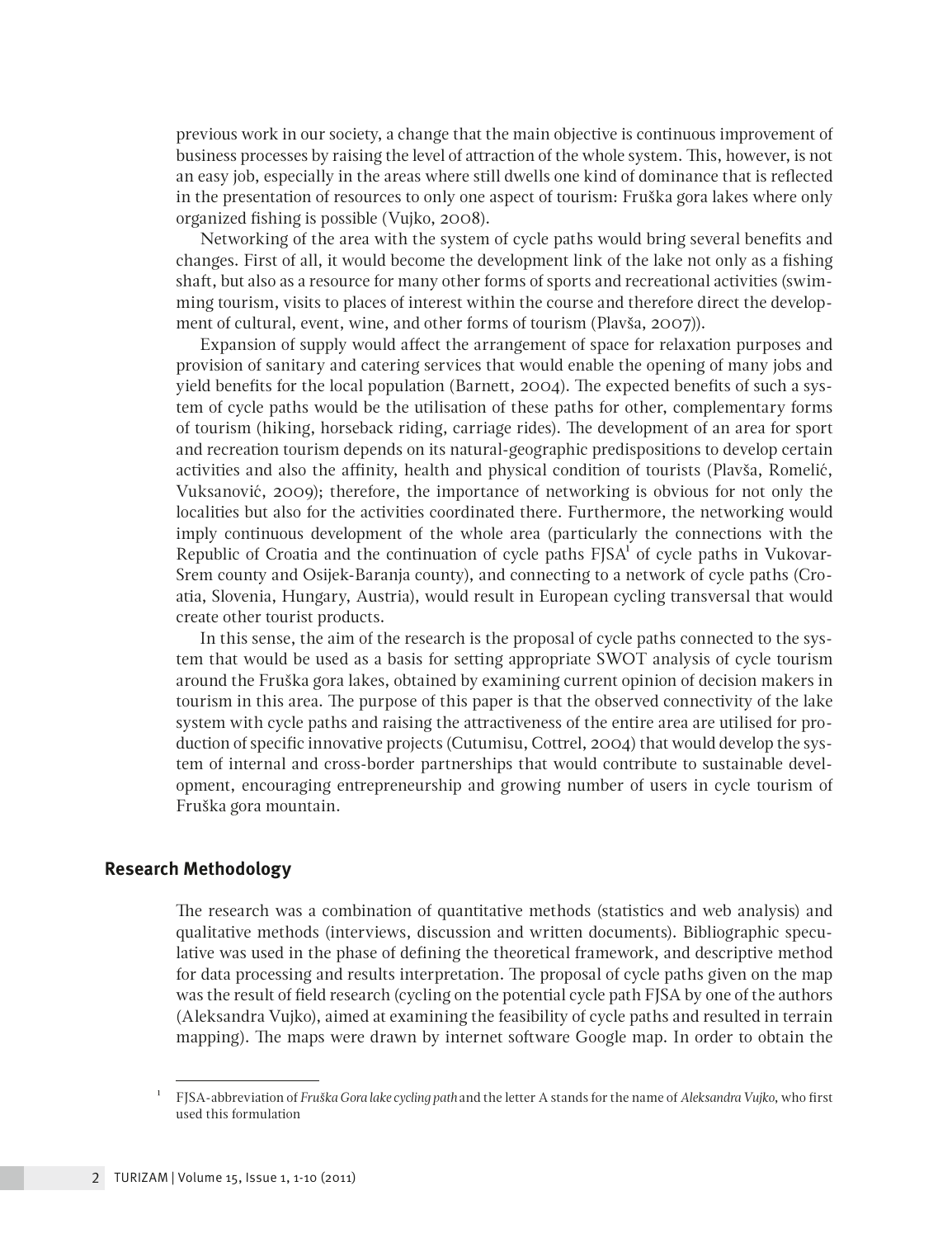

*Figure 1 West part of Fruška Gora mountain with lakes Sot, Bruja and Moharač*  (Scale: 1:60000; Source: base Geokarta - finishing A. Vujko)

best results possible, SWOT analysis of planning cycle paths in the territory of these three lakes. Also the interviews were conducted with everyone directly or indirectly involved in functioning of tourism in the national park and its surrounding, and everyone who could contribute to its development. The interviewees were: MSc Dragiša Savić, PhD Aleksandar Marić and PhD Goran Matić from Fruška Gora National park, Gvozden Perković from Tourism organisation of Vojvodina (TOV), Tamara Stojanović, person in charge for Fruška gora mountain from Provincial Secretariat for the Environment and Nebojša Subić, President of Cycling Association of Vojvodina.

## **Results and Discussion**

Within the Fruška gora national park boundaries there are artificial lakes Sot, Bruje and partly the Moharač. These three lakes are located on the western part of Fruška gora mountain being the most beautiful lakes in the Fruska Gora environment (Jovičić, 1962). Lake Sot, the most western lake, is near the village of the same name, on the creek Šidina.

Partly, this lake is located in the surroundings of the hunting woods Vorovo and is one of the most beautiful lakes on the Fruška gora mountain. The lake covers the area of 33 ha with average depth of about  $4$  m. Altitude of this lake is about  $14I$  m. This is also where the European record was beaten by hooking a carp that weighed exactly 42 kilograms.

Lake Bruja is located near Erdevik, and was built in the creek Kosjači. It covers about 15 hectares with the average depth of about 3.5 m, with water partly coming from aquifers of thermal water 200 meters from the lake. The lake is 600 m long and 400 m wide situated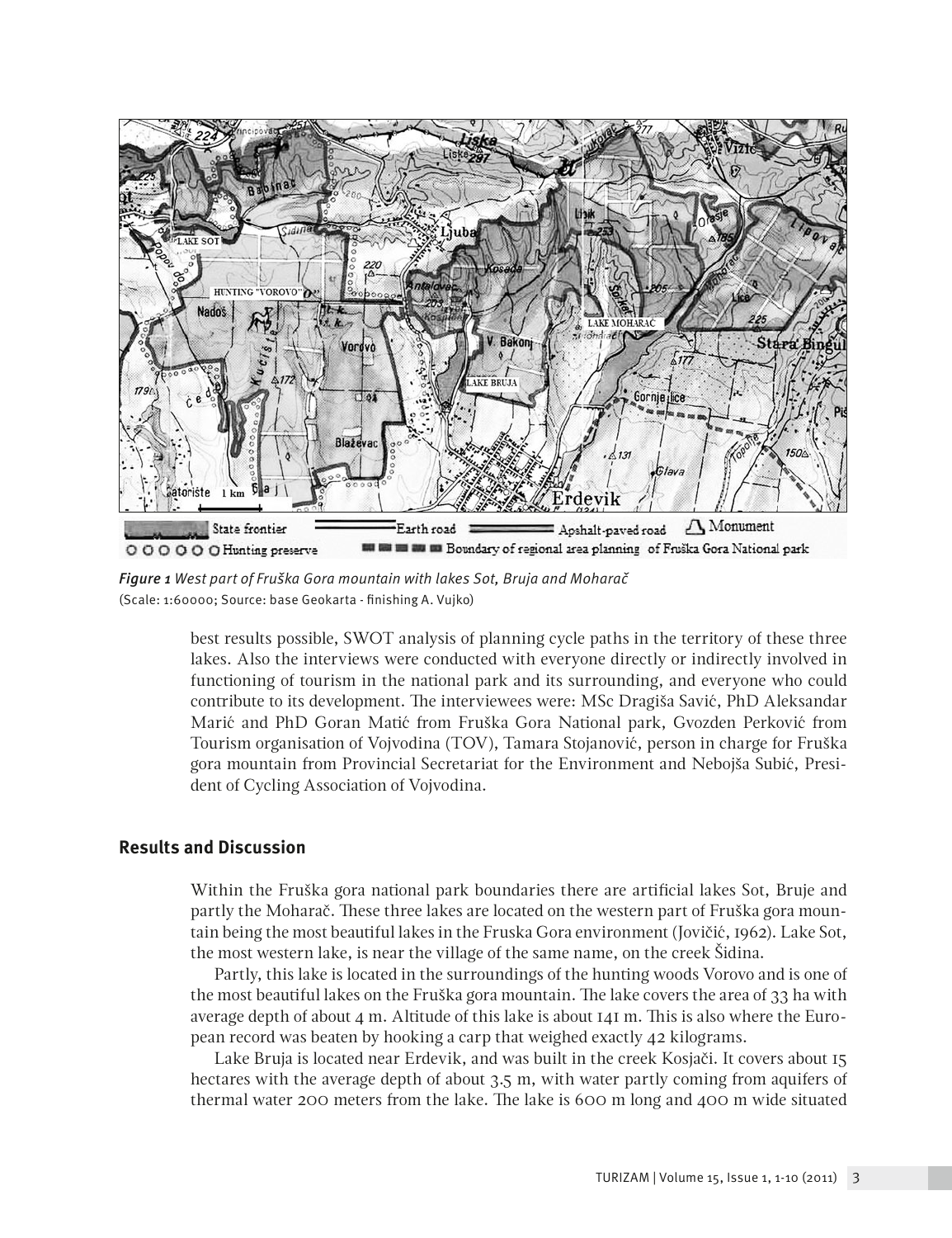at 128 m altitude and surrounded by asphalt road. Lake Moharač and the creek of the same name are located between the villages Erdevik and Vizić; covering the area of 67 hectares it is the largest Fruška gora lake. The lake is an impoundment with dozens of groundwater springs, with pure water rich in oxygen. The depth of the lake ranges from 2 to 11 m and its altitude is 132 m (Bogdanović, 1980).

According to MSc Dragiša Savić from the National Park, the second (Table 1) and third zone (Table 2) with regard to territory are the areas where it is desirable to develop sports and recreational tourism.

| The sites of important forest ecosystems                         | - All-natural indigenous forest ecosystems and culture in restoration<br>of forest land features in the National Park "Fruška Gora".                                    |  |
|------------------------------------------------------------------|-------------------------------------------------------------------------------------------------------------------------------------------------------------------------|--|
| Geological and geomorphologic sites                              | - Paleontological site "Grgeteg" (part),<br>– Grgurevačka cave in Popov čot (part),<br>- Volcanic tuff near the village Rakovac,<br>- Paleontological site "Šakotinac". |  |
| Individual trees and groups of trees                             | – Stands of black alder in Andrevlje,<br>- Stands of black alder - on Testers,<br>– Park monastery "Beočin".                                                            |  |
| Significant habitats of insect species                           | -Kulin - Valley Spa at Ljube,<br>- Valley of Velešić creek.                                                                                                             |  |
| Significant habitat of endangered bird species                   | – Forest Čortanovci.<br>- Creek Moharač with accumulation,<br>- Gložanj-pastures above Grgurevci,<br>- Small-Sancho-meadows below Đurđevci.                             |  |
| Surface Mining - scientific research and<br>educational purposes | – Goat Hill, –Silver (part),<br>– Popov Čot, –Red–limy,<br>- Općište, -Erdelj, Transylvania.                                                                            |  |

| Table 1 Areas of the second degree of protection in the National Park Fruška Gora |  |  |
|-----------------------------------------------------------------------------------|--|--|
|-----------------------------------------------------------------------------------|--|--|

*Source: National Park Fruška Gora, 2010.*

In areas with other levels of protection any changes are prohibited (Ahmetović-Tomka, 1995). However, permitted activities are more than favourable for routing all of these cycle paths (among other issues, the following is permitted: collecting wild fungi, plants and animals in accordance with the legal provisions about controlling the collection, use and trade of wild plant and animal species, the establishment of monitoring, protection, preservation and promotion of protected plant and animal species and their communities, informative presentation, promotion and education in natural values, the controlled use of soft unclassified roads with the use of protective measures by erosion, construction and motion controlled on local roads, controlled the movement of visitors (hikers, mountain climbers, etc.), controlled rerouting and construction of hiking trails and other). All this would mean that in these areas rerouting path is feasible and desirable.

In areas with the third level of protection, the use of natural resources is selective and limited; the activities are controlled in concordance with the function of a national park or related to the inherited traditional forms of conducting economic activities and housing, including construction for tourism purposes. Among the permitted issues are: tourism development in accordance with spatial capacity, the development of sport-fishing tourism in accordance with the developmental functions of the National Park, initiation of programme for protection and utilization of fish fauna, hunting in accordance with the hunting grounds, sport fishing on accumulations, building facilities (tourist / recreational, health and rehabili-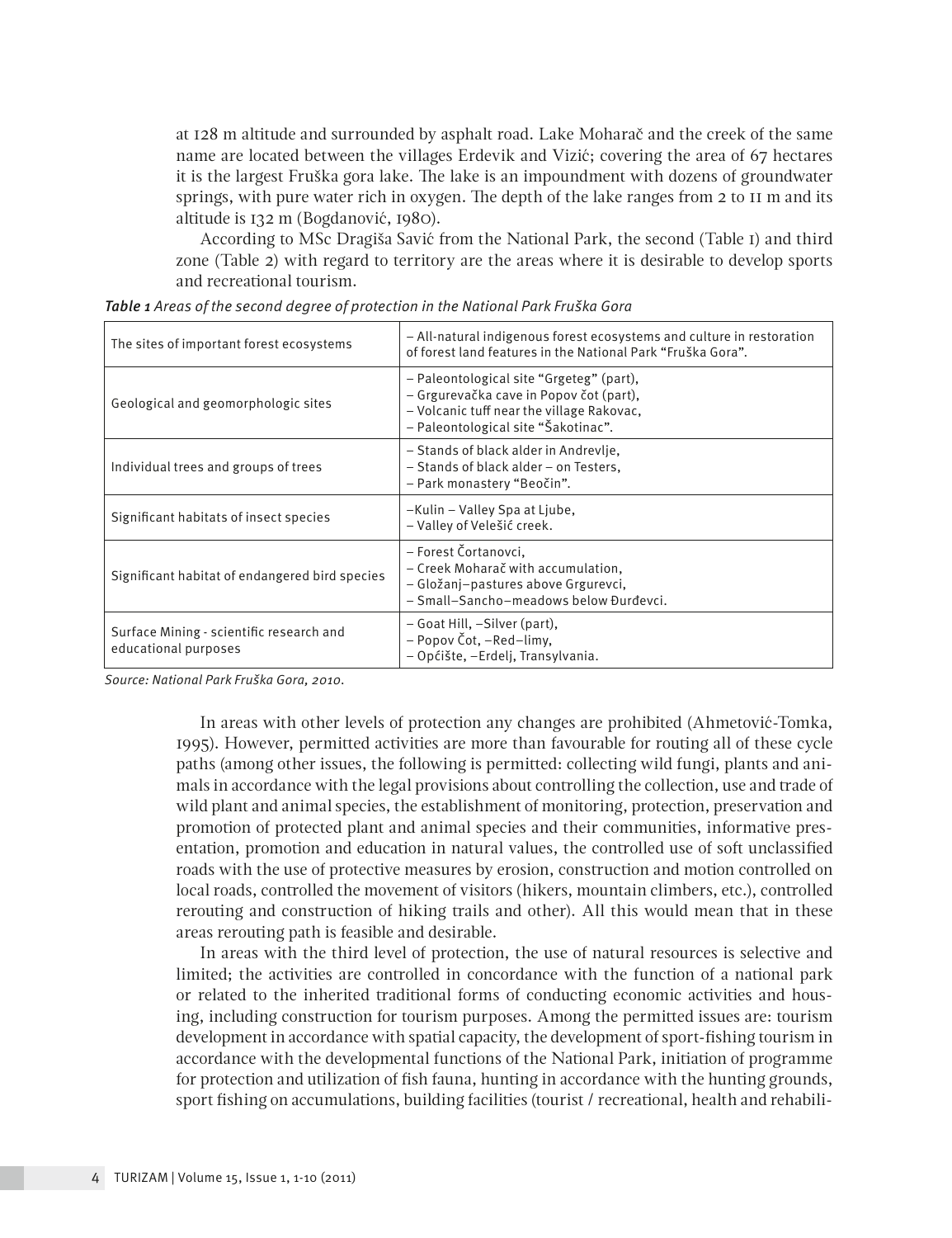| Individual trees and groups of trees                                                      | - Quercus petraea on the ridge road near Zmajevac,<br>- Three black walnut trees in the area of Kosača,<br>- Beech-tree in the landscape Spa.<br>- Lime-star on the stretch knitted Anta,<br>- Cerris-tree on the ridge road near Letenka,<br>- Quercus petraea on the ridge road near Đurđin hornbeam,<br>- Quercus petraea on the ridge road near Lipov čot,<br>- Tree Sorbus torminalis on the ridge road near Letenka,<br>- Black-hornbeam on Stražilovo,<br>- Birch-tree on the move Brankovac,<br>- Cerris-tree near the monastery Đipša,<br>- A group of black pine trees at the monastery Hopovo,<br>- Group of chestnut trees in the monastery Beočin,<br>- Iron-wood stands in the forest Maruša,<br>- Black walnut stands in the forest, Maruša. |                                                                                                                                                                             |
|-------------------------------------------------------------------------------------------|-------------------------------------------------------------------------------------------------------------------------------------------------------------------------------------------------------------------------------------------------------------------------------------------------------------------------------------------------------------------------------------------------------------------------------------------------------------------------------------------------------------------------------------------------------------------------------------------------------------------------------------------------------------------------------------------------------------------------------------------------------------|-----------------------------------------------------------------------------------------------------------------------------------------------------------------------------|
| Tourist recreational sites                                                                | - Čortanovci.<br>- Iriški venac.<br>- Vrdnik spa,<br>- Spa Erdevik,<br>- Susek.<br>- Koruška.<br>- Lipovača,<br>- Zmajevac,<br>- Andrevlie.<br>- Brankovac,<br>- Osovlje,                                                                                                                                                                                                                                                                                                                                                                                                                                                                                                                                                                                   | - Glavica.<br>- Popovica,<br>- Paragovo,<br>- Testera.<br>- Letenka,<br>- Rohalj baze,<br>- Janok,<br>- Gypsy camp,<br>- Viline vode.<br>- Stražilovo and<br>- Monasteries. |
| Surface Mining, tourist and recreational, cultural<br>and educational purposes            | - Stražilovo-I.<br>- Stražilovo II.<br>- Majdan,<br>- Paragovo - Orlovo bojište,<br>- Paragovo,<br>- Iriški venac.                                                                                                                                                                                                                                                                                                                                                                                                                                                                                                                                                                                                                                          | - Rakovac-old quarry,<br>- Erdevik,<br>- Kulin.<br>- Ležimir,<br>- Silver (part),<br>- Srednje brdo.                                                                        |
| <b>Forest Ecosystems</b>                                                                  | - Natural and artificial forest ecosystems around the roads and<br>artificial ecosystems in the border zone of national park<br>- Tree-nursery Beočin.                                                                                                                                                                                                                                                                                                                                                                                                                                                                                                                                                                                                      |                                                                                                                                                                             |
| Accumulation                                                                              | - Sot and Bruja                                                                                                                                                                                                                                                                                                                                                                                                                                                                                                                                                                                                                                                                                                                                             |                                                                                                                                                                             |
| Buildings of public interest                                                              | - TV tower on Crveni čot.<br>- Anti-hail capacities at Kraljeve stolice<br>- Military facilities.                                                                                                                                                                                                                                                                                                                                                                                                                                                                                                                                                                                                                                                           |                                                                                                                                                                             |
| Arable land in private possession.                                                        | Private estates in the immediate vicinity of the lake                                                                                                                                                                                                                                                                                                                                                                                                                                                                                                                                                                                                                                                                                                       |                                                                                                                                                                             |
| The area between the borders of the forests and<br>national parks boundaries (edge part). | Private estates in the immediate vicinity of the lake                                                                                                                                                                                                                                                                                                                                                                                                                                                                                                                                                                                                                                                                                                       |                                                                                                                                                                             |

*Table 2 Areas of the third degree of protection in the National Park Fruška Gora*

*Source: National Park Fruška Gora, 2010.*

tation, cultural education) in accordance with sensitivity of space, in the traditional style, the construction of necessary facilities and infrastructure for tourism purposes, cottage housing, etc.., traditional agricultural production according to functions and the needs of the National Park (fruit growing, viticulture, medical herbs, organic food production, apiculture, etc..), traditional economic activities in the function of the National Park (crafts, trade, catering), participation of the local population in planned activities and in overall tourist offer, maintaining existing roads, without expansion of roads, organisation of excursion and other areas, controlled and directed motion of visitors (hikers, mountaineers, travel tours, etc.), controlled use of soft unclassified roads with the use of protective measures from ero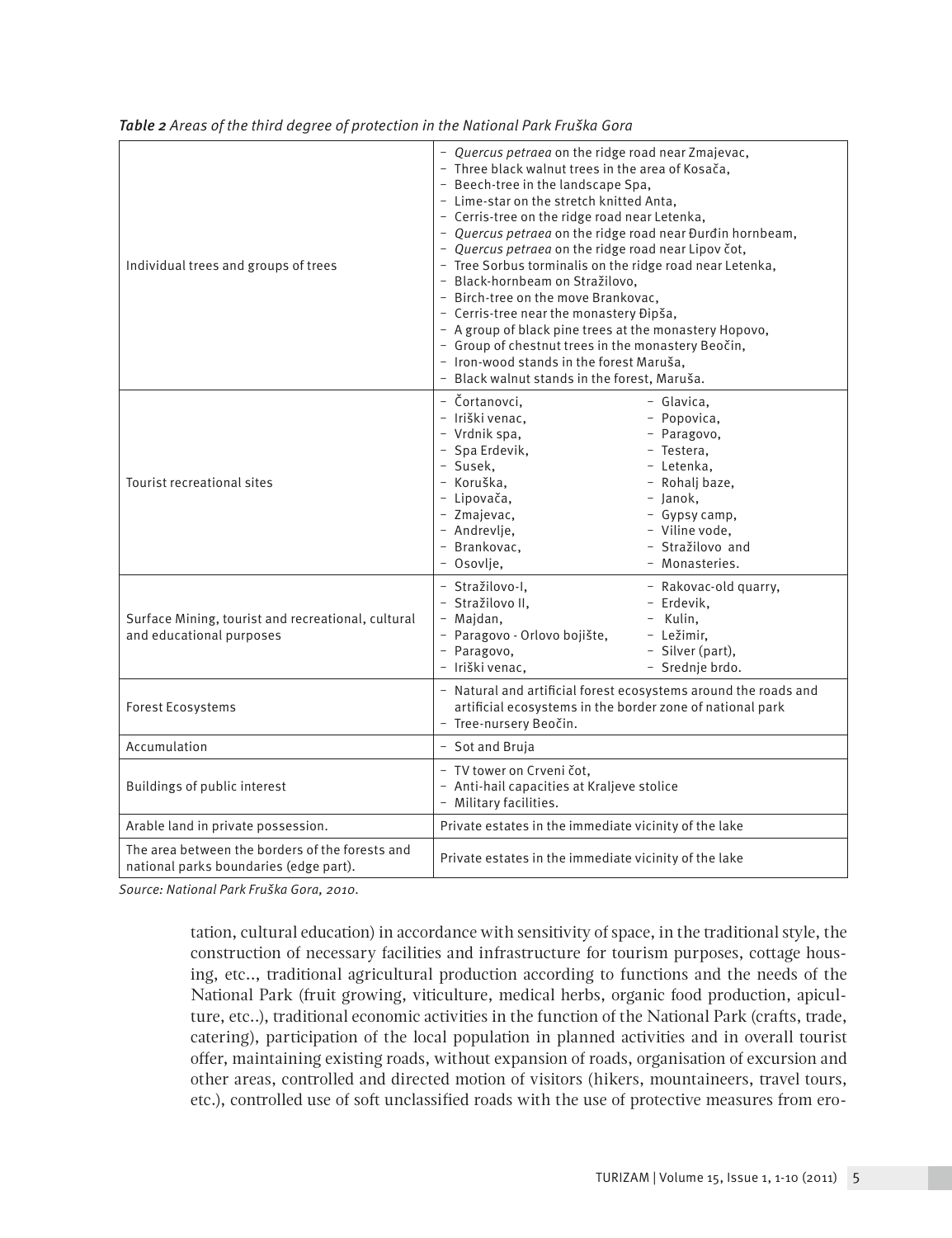sion, controlled construction and motion on the local roads, controlled rerouting and building of hiking and other trails.

This implies that the cycling tourism represents a sustainable form of tourism on Fruška gora lakes. Bicycle is a fully ecological means of transport. It is noiseless at it is not polluting the environment, improves fitness, strength and health of users. Then, the costs of exploitation in relation to a car are 14 times smaller and in relation to the use of public transport 4-8 times. A car requires about 86 percent of the total area of roads and performs only about 21 percent of all travel. A bicycle takes 2.9 percent of the total space traffic 7.4 percent of trips. This means that a car requires about 30 times more space for only 2.8 times more travel. In addition, a bicycle improves overall health of a cyclist. Life expectancy of people who cycle is longer and investment in cycling infrastructure reduces the cost of medical care for certain categories of population in relation to 1:20 (Simonsen et al, 1998).

The starting point on the FJSA would be Erdevik from which the connections would be made to other areas and cycle paths within Fruška gora route. This connection would be realised over a village Divoš, 7 km from Erdevik (Bukurov, 1952). What would certainly be favourable for the development of cycle tourism in the lakes is the fact that the average water temperature in all three lakes, measured during the summer period, ranges from 24.5 to 28.2ºC (Bogdanović, 1980). The natural beauty of the lake, an impressive fish fund (carp, grass carp, catfish, perch and pike), a reasonably furnished and extremely clean coast make this part of the paths to be particularly considered in the context of the development of cycle tourism linked to other sports and recreational facilities that could be developed in the lakes.

North of Erdevik, FJSA would lead extremely uphill to village Ljuba which is predominantly a Slovak settlement. In the centre of the village, next to the church there is a little park with a drinking water fountain. Further, the paths of FJSA would pass by lake Bruja, lake Moharač and hunting area Vorovo. From there FJSA could go down and through Ilok into neighbouring Croatia.

The leg of FJSA heading towards Šid, would pass, on the first half of the route, by a high fence built around hunting Vorovo and then continue on paths through the vineyards and acres, right next to the forest and to the lake of breathtaking beauty. One of the bases could be made there for breaks and refreshments or mending some damage, replace tyre, etc. It is,

![](_page_5_Figure_5.jpeg)

*Figure 2 Leg on the cycle paths FJSA (Scale: 1 cm on the map corresponds to 1 km in nature;* Source: Google base map - finishing A. Vujko)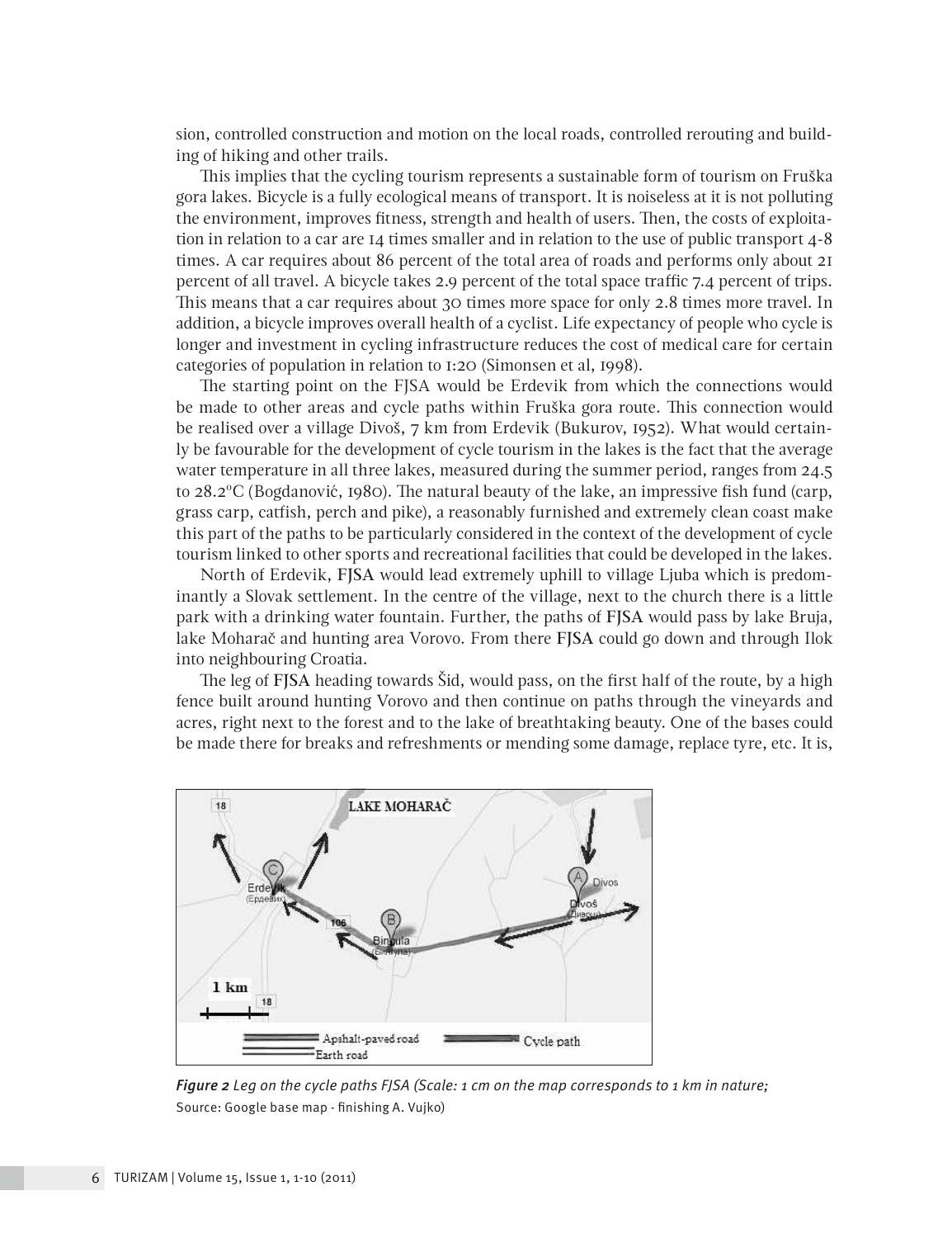![](_page_6_Figure_0.jpeg)

*Figure 3 Leg on the cycle paths FJSA (Scale: 1 cm on the map corresponds to 1 km in nature;*  Source: Google base map - finishing A. Vujko)

actually, Lake Sot. Only 1 km from the lake FJSA would lead through the village Sot and 2 km away from Sot, to the village Bikića do. At the entrance to the village Bikića do, FJSA would split into two parts, the one on the right would lead to the monastery Privina glava and the other on the left would lead to Berkasovo where in the northern outskirts FJSA wold lead to the picnic site Lipovača.

The settlement, the outskirts of Šid at present, has a rich history. It emerged around the medieval town (fortress) Berkasovo, which was the capital of the famous Zmaj Ognjeni Vuk and one of the strongest forifications on Fruška gora mountain at that time. Today, the castle is a ruin due to the fact that in the17th or 18th century the building material from the fort was spent to build Catholic churches in Kukujevci. From Berkasovo to Šid, FJSA would go

![](_page_6_Figure_4.jpeg)

*Figure 4 Leg on the cycle paths FJSA (Scale: 1 cm on the map corresponds to 2 km in nature;*  Source: Google base map - finishing A. Vujko)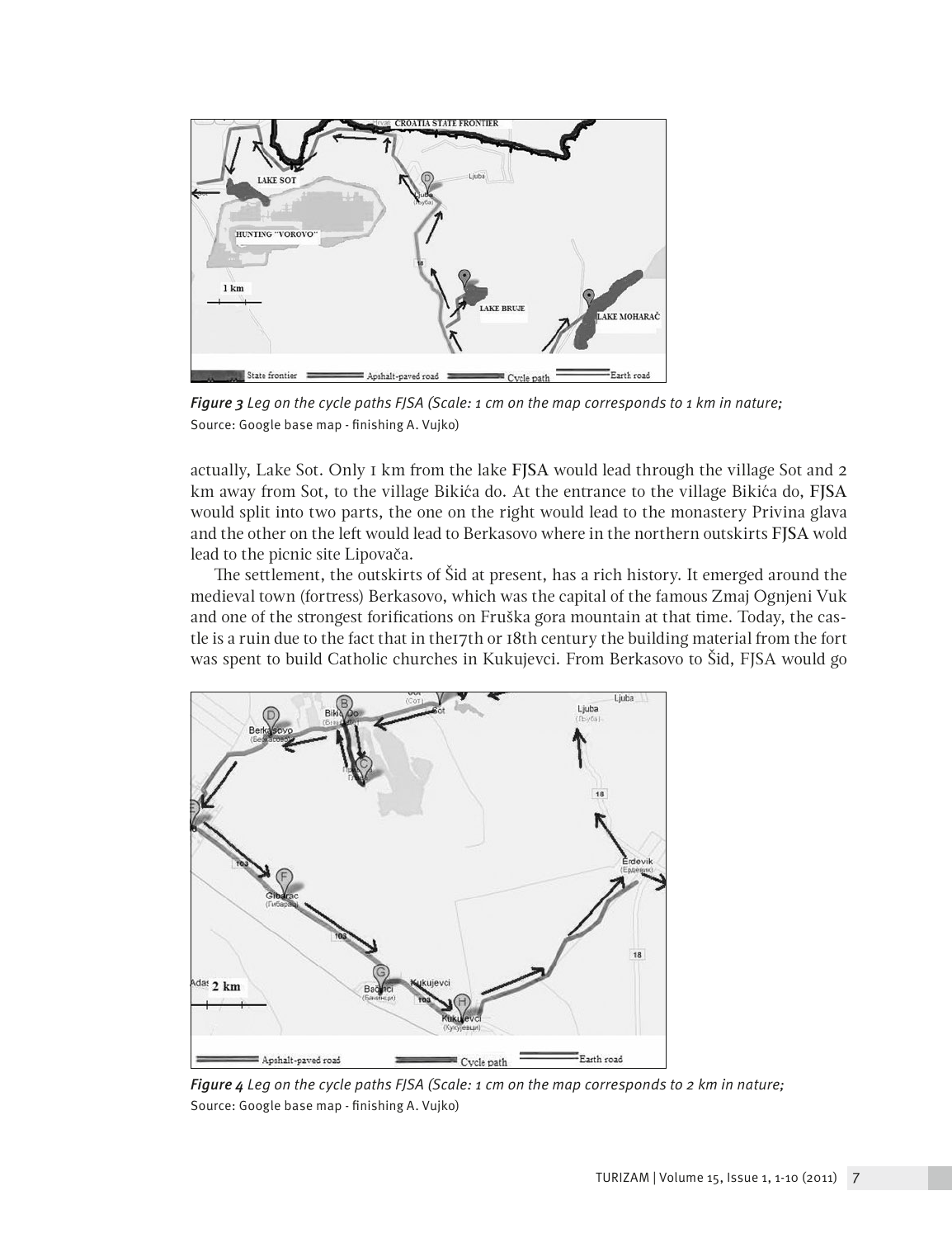| The strengths of cycle tourism on the lakes of Fruska gora mountain                                                                                                                                                                                                                                                                                                                                                                                                                                                                                                                                                                                                                                                                                                                                                                                                                                                                                                                                                                                                                                                                                                                                                                                                                                                                                                                                                                                                                                                                                                                                                                                                                   |
|---------------------------------------------------------------------------------------------------------------------------------------------------------------------------------------------------------------------------------------------------------------------------------------------------------------------------------------------------------------------------------------------------------------------------------------------------------------------------------------------------------------------------------------------------------------------------------------------------------------------------------------------------------------------------------------------------------------------------------------------------------------------------------------------------------------------------------------------------------------------------------------------------------------------------------------------------------------------------------------------------------------------------------------------------------------------------------------------------------------------------------------------------------------------------------------------------------------------------------------------------------------------------------------------------------------------------------------------------------------------------------------------------------------------------------------------------------------------------------------------------------------------------------------------------------------------------------------------------------------------------------------------------------------------------------------|
| - Sustainable form of tourism for the national park territory Fruska gora mountain;<br>- The possibility of using the lake as a place for rest and swimming tourism as part of cycling tourism;<br>- Rich cultural and historical heritage of the environment;<br>- Altitude with the epithet of air spa;<br>- Suitable paths for a cycling;<br>- The possibility of practicing complementary activities at already set paths (field riding, hiking);<br>- Interesting local customs;<br>- Ethnology and Oenology (wines of Erdevik) of great importance;                                                                                                                                                                                                                                                                                                                                                                                                                                                                                                                                                                                                                                                                                                                                                                                                                                                                                                                                                                                                                                                                                                                             |
| The weaknesses of cycle tourism on the lakes of Fruska Gora mountain                                                                                                                                                                                                                                                                                                                                                                                                                                                                                                                                                                                                                                                                                                                                                                                                                                                                                                                                                                                                                                                                                                                                                                                                                                                                                                                                                                                                                                                                                                                                                                                                                  |
| - Conflict of interest of different users;<br>- Wild beaches visited daily by up to 1,000 people;<br>- Low awareness of citizens (a large proportion of the population does not see the potential, but considers it a normal<br>thing);<br>- Difficult access to the desired location in some parts of the lake;<br>- The lack of accommodation;<br>- Lack of integrated tourism;<br>- Lack of internal communication;<br>- Lack of information centre;<br>- The lack of camping space;<br>- The lack of public toilets and places for disposal of waste;<br>- Lack of tourist signalisation.                                                                                                                                                                                                                                                                                                                                                                                                                                                                                                                                                                                                                                                                                                                                                                                                                                                                                                                                                                                                                                                                                         |
| Opportunities for the development of cycle tourism on the lakes of Fruska gora mountain                                                                                                                                                                                                                                                                                                                                                                                                                                                                                                                                                                                                                                                                                                                                                                                                                                                                                                                                                                                                                                                                                                                                                                                                                                                                                                                                                                                                                                                                                                                                                                                               |
| - Creating the image of a destination that will bring the development of bicycle tourism in our country and thus become<br>well known brand in our country and in the world;<br>- For the time being, it is possible to use only parts of the lakes Moharač and Sot for cycling tourism, whereas lake Bruje<br>has an asphalt road around it;<br>- Networking of businesses, individuals and cycling fans to create their own offer and development of cycling;<br>- Improving of offer through joint ventures;<br>- Foreign and domestic investment;<br>- Participation in cross-border projects;<br>- Specialisation of hospitality and tourism offer;<br>- Increasing the number of events;<br>- Standardisation and improvement of quality of facilities;<br>- Youth Education about the importance of cycle tourism in a region;<br>- Extraordinary natural wealth that rests the soul and relaxes the body and thus becomes part of the anti-stress<br>programme combined with cultural values could be renamed into a real cycle adventure from one to several days;<br>- Creating an appropriate mascot or souvenirs, the future image of the destination when cycling is in question;<br>- The Danube cycling route, as the basis which can be upgraded with Fruska gora cycle route and many others;<br>- Mapping the terrain;<br>- Renting bicycles at certain locations;<br>- The existence of complementary tourism offer (hiking, field riding, wine tasting in local cellars, the hospitality and<br>kindness of the hosts, very specific and authentic forms of accommodation in the mountains, abundance of lakes,<br>multiculturalism and tolerance at high level). |
| Threats for the development of cycle tourism on the lakes of Fruska gora mountain                                                                                                                                                                                                                                                                                                                                                                                                                                                                                                                                                                                                                                                                                                                                                                                                                                                                                                                                                                                                                                                                                                                                                                                                                                                                                                                                                                                                                                                                                                                                                                                                     |
| - The economic power of local guests;<br>- Devastation of natural resources by increasing the traffic of tourists;<br>- Not understanding the importance of joint offer and the importance of networking;<br>- Poor coordination with the neighbouring regions and countries;<br>- Significant political changes;                                                                                                                                                                                                                                                                                                                                                                                                                                                                                                                                                                                                                                                                                                                                                                                                                                                                                                                                                                                                                                                                                                                                                                                                                                                                                                                                                                     |

# *Table 3 SWOT analysis of the lake Sot, Bruje and Moharač for cycling tourism*

‒ Neglecting of sports and recreational tourism by decision makers.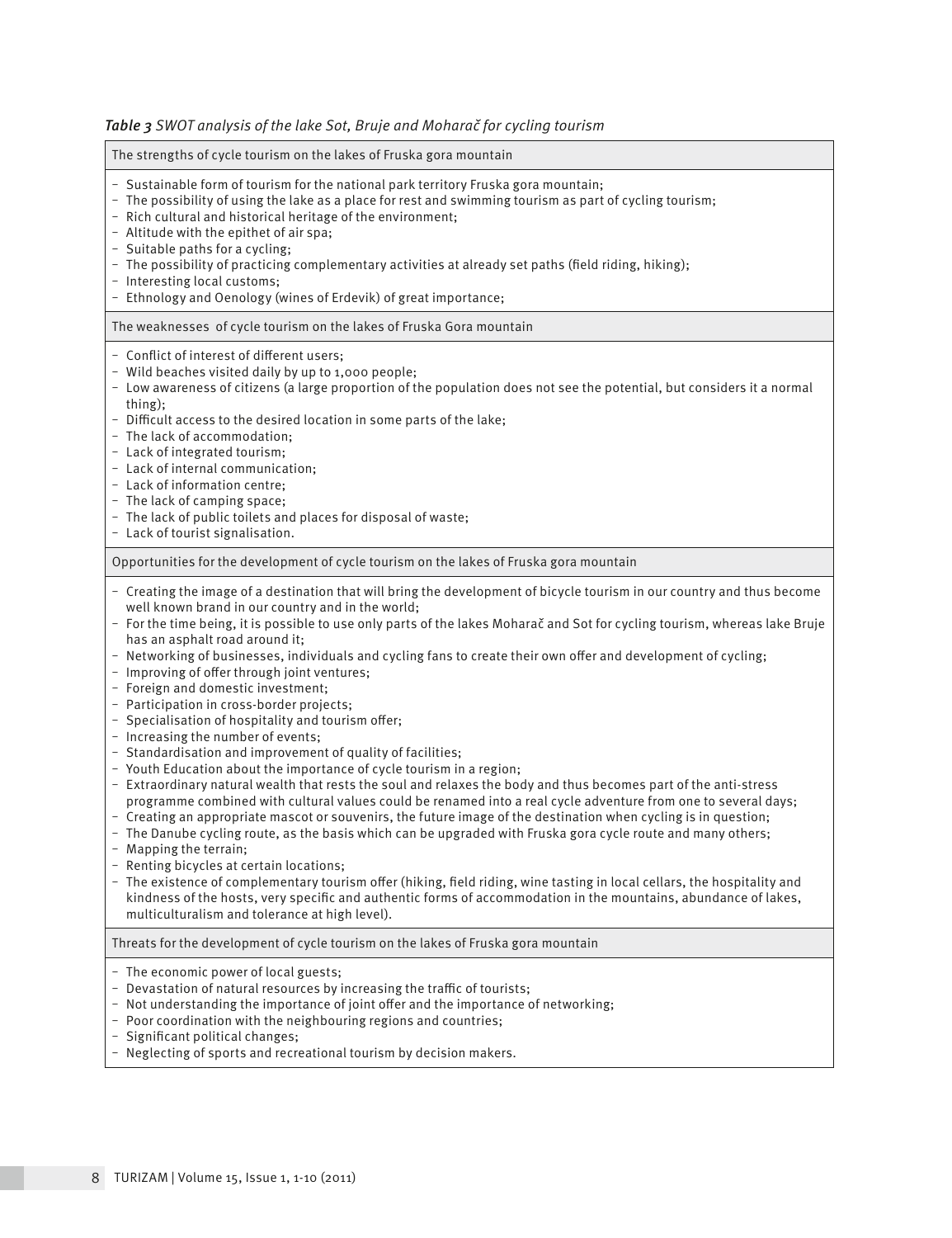parallel to the valley of Šidina creek and end on its re-arrival to Erdevik from the opposite direction, through the villages of Gibarac, Bačinci and Kukujevci.

Bearing in mind that the Fruska gora lakes are potential for the development of cycle tourism, it was necessary to proceede to the second step, the SWOT analysis of cycling around the lake as well as development of such form of tourism in the future.

The analysis of the results revealed very interesting data. Potentials for the development of cycling in the Fruska gora lakes are real and cycling tourism even desirable form of tourism to the territory of the Fruška gora National Park. The observed problem regarding property issues is the ownership of the lakes, since 70% of the territory is owned by local selfgovernment and the rest is shared between water management (Public Water Managment Company "Vode Vojvodine") and the National Park. Presumably, those are mere excuses for the lack of initiative and lack of understanding of the importance that cycle tourism can have for this region.

There are ample opportunities for the development of cycle tourism, even if we exclude the option that cycle paths have to draw a circle around each lake. It would be enough to adapt only particular areas around the lake and bicycle trails on that part for the cyclists to stop, have rest and maybe stay overnight in the camp near the lake. Certainly, it is necessary to regulate the areas for movable toilets, trash baskets and benches (Standeven et al, 1999). Together with cycle path signalling, it would be almost imperceptible expenditure for the budget of local self-government, National Park or Provincial Secretariat for Environmental Protection.

### **Conclusion**

Within the project "Development of cycle tourism in the Danube region", our country participated jointly with the German Federal Ministry for Economic Cooperation and Development as well as with all the Danube countries and became the part of International "Danube route " (Cycling Association of Vojvodina), along which the international signalling was set and also cycle maps were produced and web pages were created. The total length of the path through Serbia is 588 km. EuroVelo is one of the main initiators of the construction of cycle paths in Vojvodina (Serbia).

The territories which can achieve cross-border cooperation through cycle paths are of great importance. Bearing in mind that the Osijek-Baranja and Vukovar-Srem Counties are also parts of the "Danube route" and that the lakes Sot, Bruje and Moharač, as parts of FJBS, are in direct contact with these counties due to its border location, it is clear that routing the path would lead to rerouting of many other cycling trails on Fruška gora mountain, with a tendency to "Danube route" through our country has two branches, one of which would go through Fruška gora mountain.

In this context, there are projects that were selected for co-financing in the competition for the award of grants for co-financing of construction and reconstruction of cycle trails in many populated places in Vojvodina. The European Cyclist Federation produced preliminary designs for all the European tracks and elaborated in detail the route on the basis of common criteria and standards. The task of our country is to clearly define cycle route throughout all the municipalities and provide detailed and precise planning and project documentation. Ministry of Construction considers the initiative to start drafting the Master Plan of the transport infrastructure of spatial plan of the transport network infrastructure. It has